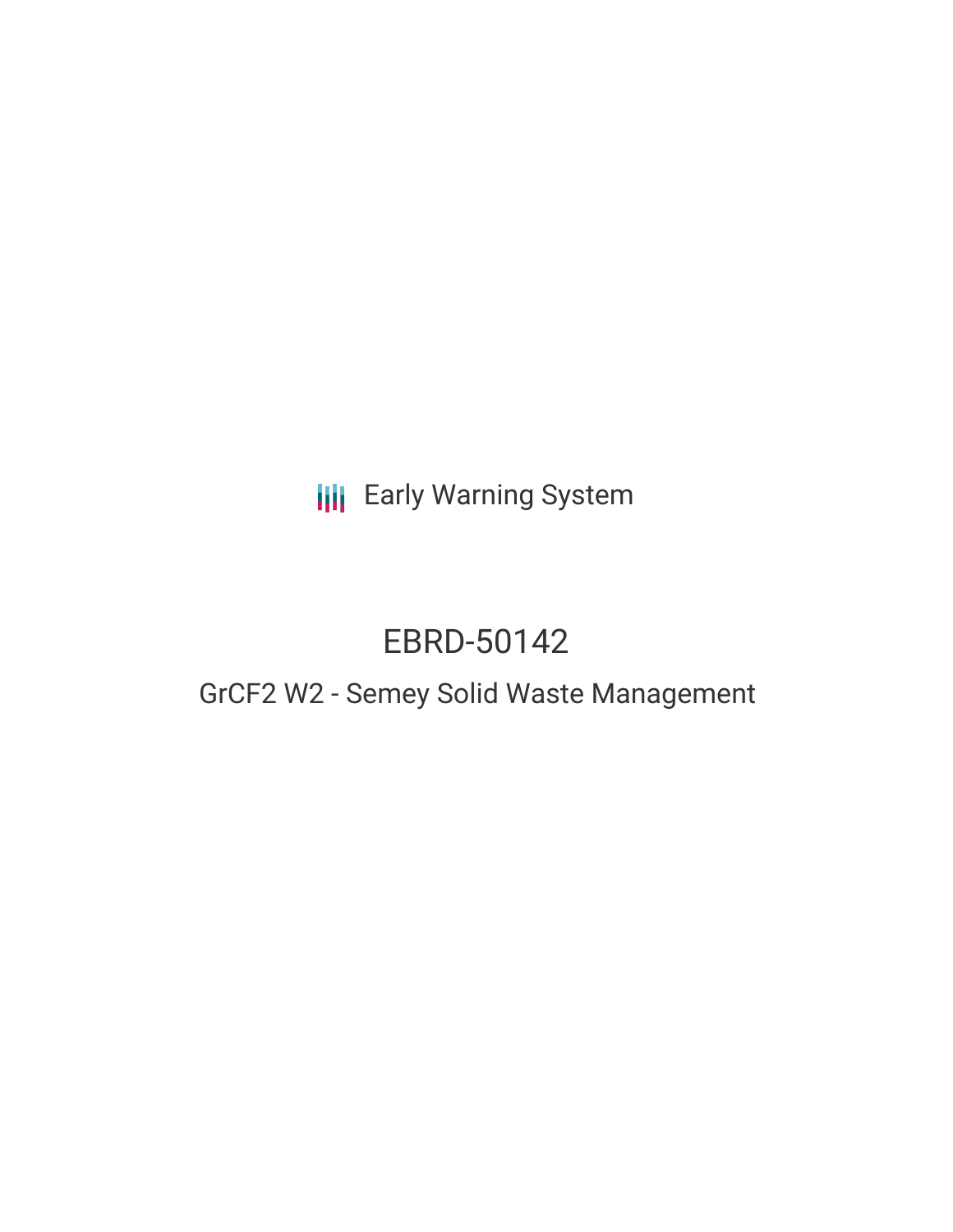

## **Quick Facts**

| <b>Countries</b>               | Kazakhstan                                              |
|--------------------------------|---------------------------------------------------------|
| <b>Financial Institutions</b>  | European Bank for Reconstruction and Development (EBRD) |
| <b>Status</b>                  | Approved                                                |
| <b>Bank Risk Rating</b>        | B                                                       |
| <b>Voting Date</b>             | 2020-12-22                                              |
| <b>Borrower</b>                | Government                                              |
| <b>Sectors</b>                 | Infrastructure, Water and Sanitation                    |
| <b>Investment Type(s)</b>      | Loan                                                    |
| <b>Investment Amount (USD)</b> | $$11.39$ million                                        |
| <b>Project Cost (USD)</b>      | $$16.21$ million                                        |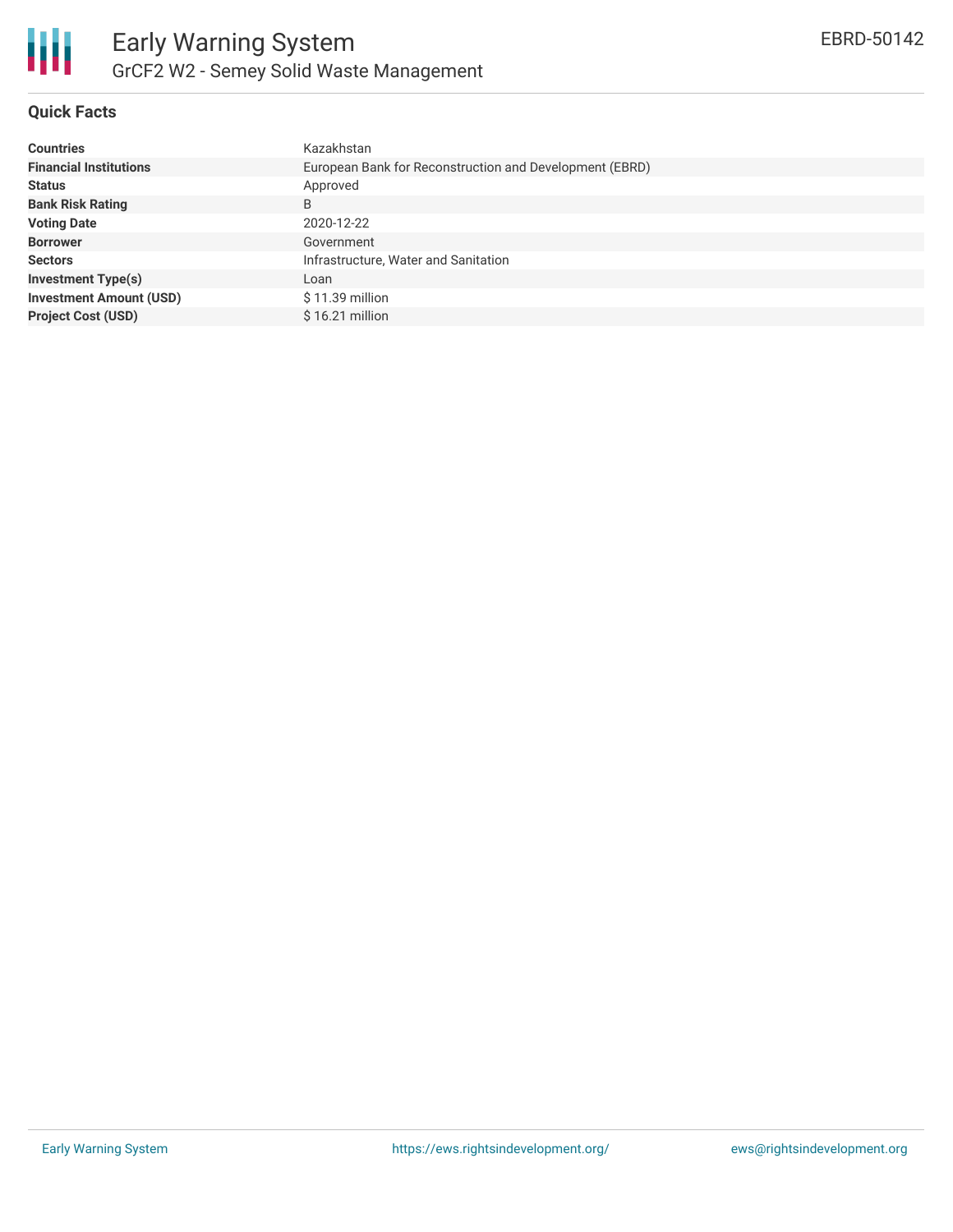

## **Project Description**

Under this project EBRD provides loan to government of Kazakhstan for the modernisation of the solid waste management (SWM) system in the city of Semey.

It will include:

(i) the construction of an EU standards compliant sanitary landfill

(ii) the construction of a modern integrated mechanical and biological solid waste treatment facility (MBT) at the new sanitary landfill site;

(iii) the rehabilitation of the waste collection points in Semey and (iv) the closure and remediation of the existing landfill.

#### **PROJECT OBJECTIVES**

The project will reduce Green House Gas emissions, increase waste recycling and recovery rates and improve environmental, health and safety standards. It will support the commercialisation, sustainability and better quality of SWM services.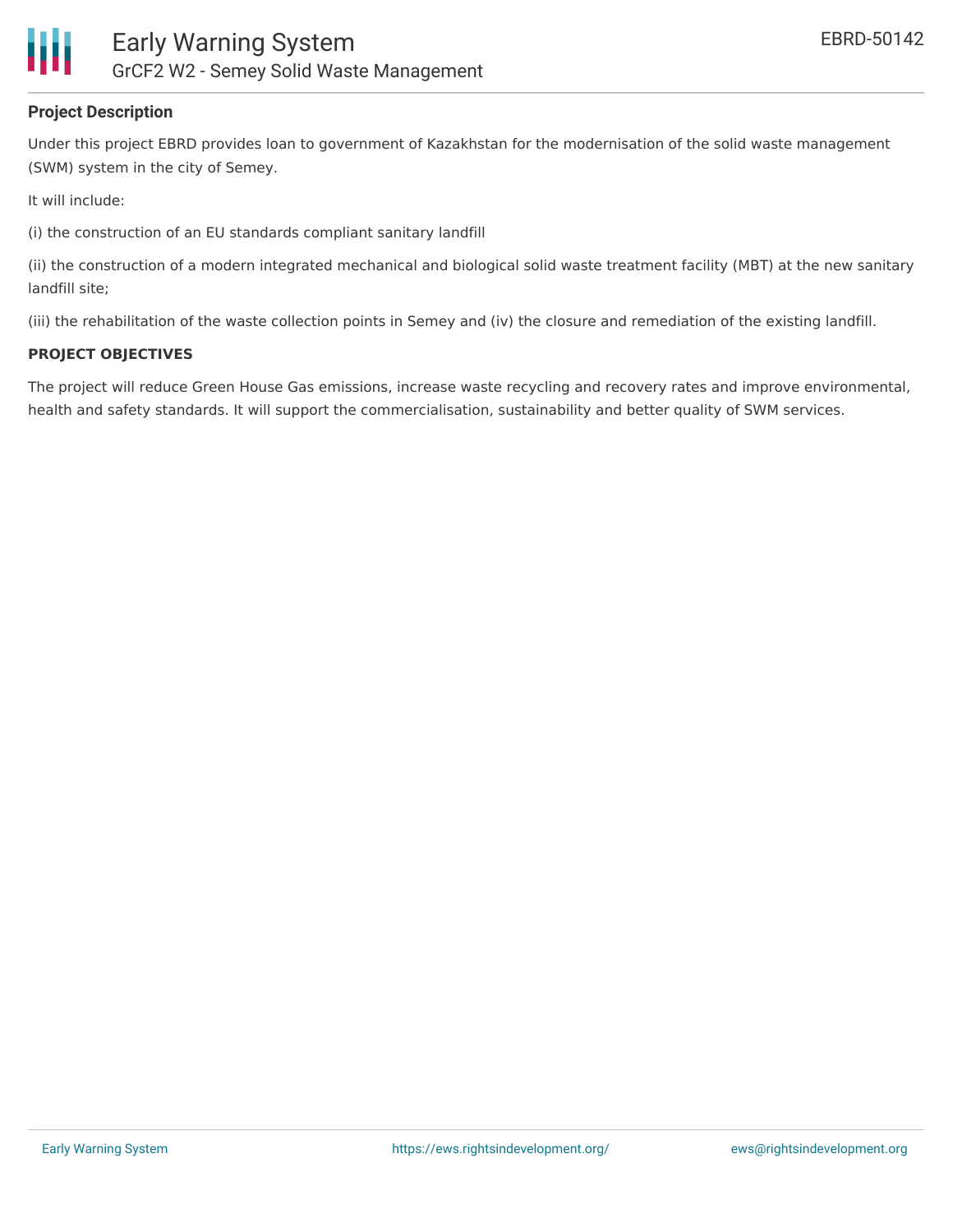

## **Investment Description**

European Bank for Reconstruction and Development (EBRD)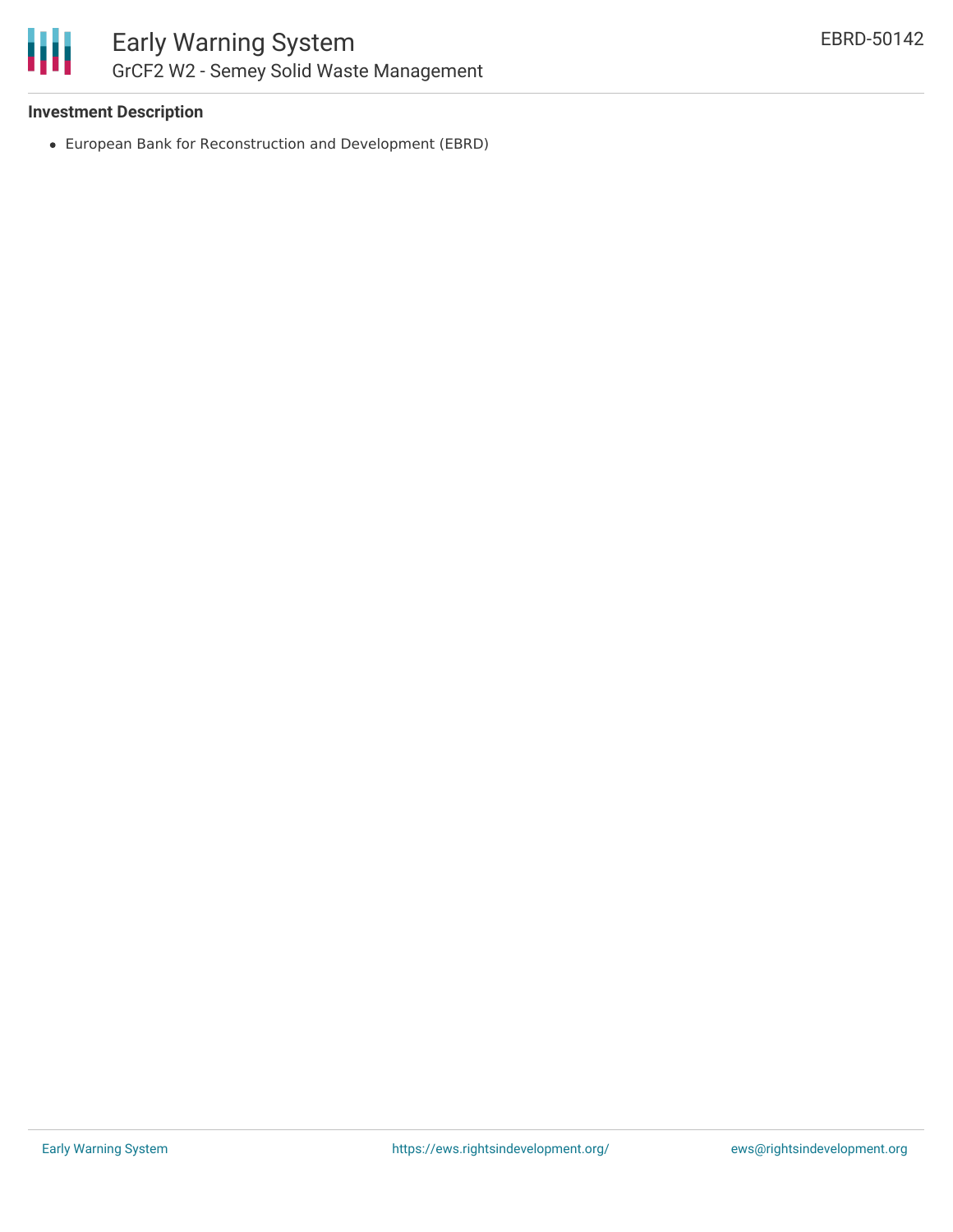

## **Private Actors Description**

## **CLIENT INFORMATION**

SCE KELESHEK

SCE Keleshek, a municipal company 100 per cent owned by the City Akimat.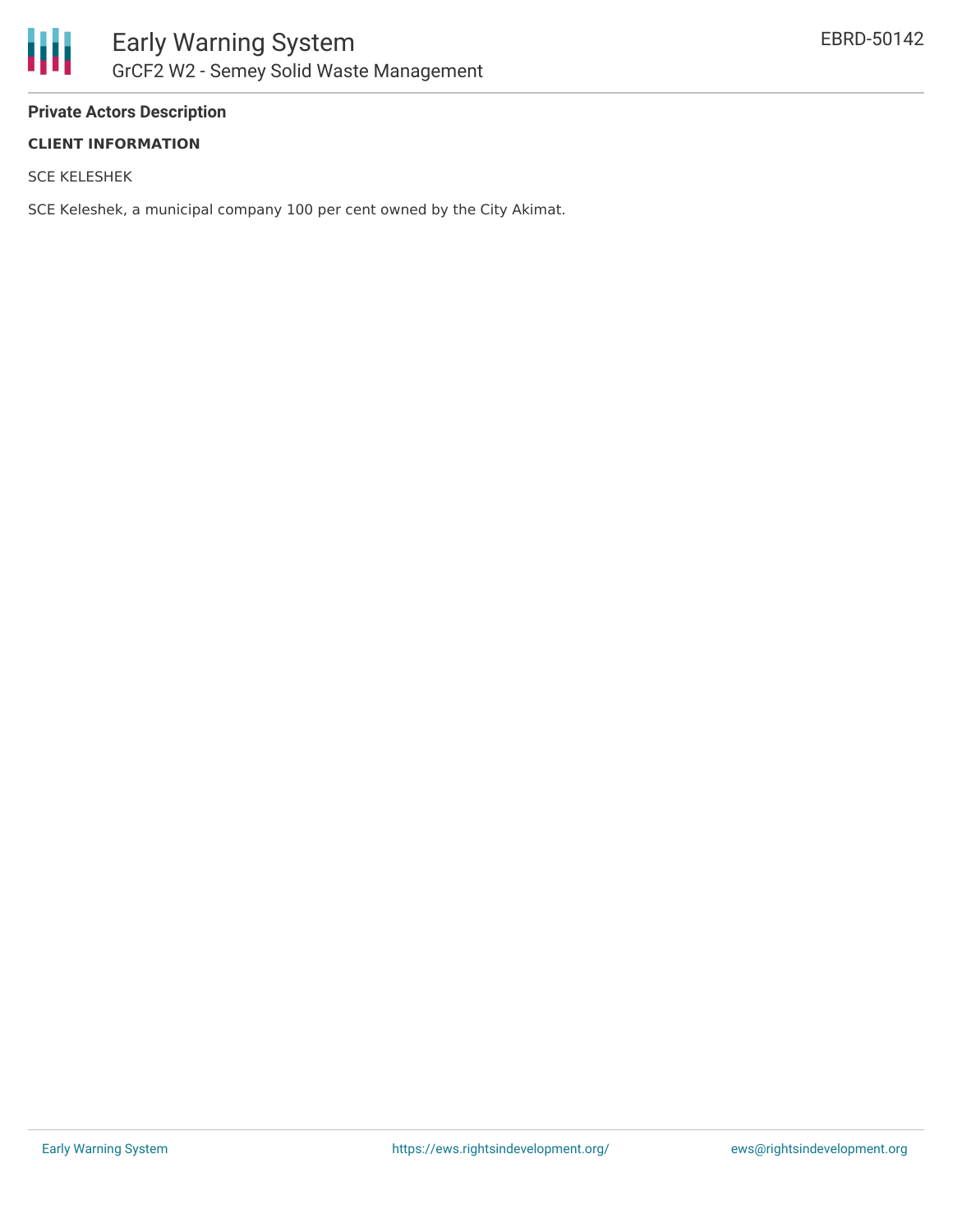## **Contact Information**

## **COMPANY CONTACT INFORMATION**

Mr. Maksut Nigmetov, Acting Director, SCE Keleshekalibek.shakenov@mail.ru+7 701 059 0193110 Dostoevsky street, Semey, 071400, Republic of Kazakhstan

## **ACCESS TO INFORMATION**

You can request information by emailing: accessinfo@ebrd.com or by using this electronic form: https://www.ebrd.com/eform/information-request

## **ACCOUNTABILITY MECHANISM OF EBRD**

The Project Complaint Mechanism (PCM) is the independent complaint mechanism and fact-finding body for people who have been or are likely to be adversely affected by an European Bank for Reconstruction and Development (EBRD)-financed project. If you submit a complaint to the PCM, it may assess compliance with EBRD's own policies and procedures to prevent harm to the environment or communities or it may assist you in resolving the problem that led to the complaint through a dialogue with those implementing the project. Additionally, the PCM has the authority to recommend a project be suspended in the event that harm is imminent.

You can contact the PCM at: pcm@ebrd.com or you can submit a complaint online using an online form at: http://www.ebrd.com/eform/pcm/complaint\_form?language=en

You can learn more about the PCM and how to file a complaint at: http://www.ebrd.com/work-with-us/project-finance/projectcomplaint-mechanism.html